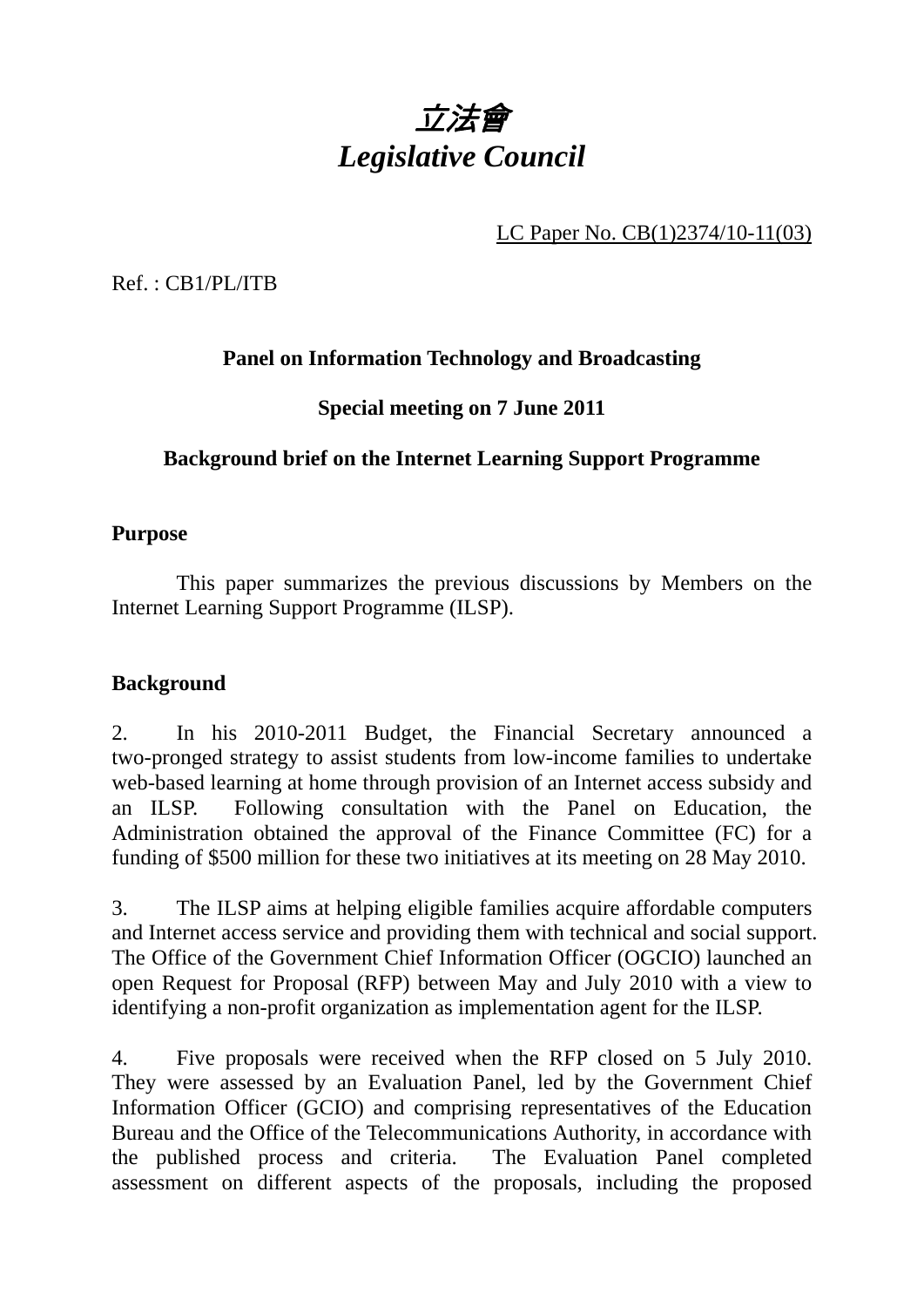operating and financial models, key performance indicators, risk assessment, collaboration with various parties, the expertise, track record and commitment of the proponent and its partners, as well as the arrangements for corporate governance, management and control, and public accountability.

5. According to the Administration's paper (Paper No. FCR(2010-11)15) provided to FC at its meeting on 28 May 2010, the following aspects of the proposals were to be assessed:

- (a) in respect of the proposed non-profit-making organization (NPO) and other parties involved –
	- (i) business skills required to develop the necessary product and service offerings:
	- (ii) knowledge and understanding of the learning needs of children from the target low-income families;
	- (iii) capability of managing and sustaining a business start-up of comparable target market and turnover in relevant industries or businesses;
	- (iv) experience of managing a project involving substantial public money;
	- (v) ability to work with non-governmental organizations (NGO) and government departments in the sale and marketing of the organization's services;
	- (vi) ability to work with Internet service providers and information technology suppliers; and
	- (vii) ability to work with district and community service networks to provide services in, for example, distributing computers, providing technical support and Internet education.
- (b) in respect of the implementation of the proposal
	- (i) delivery against programme objectives;
	- (ii) cost effectiveness of operation and financial management of the Programme;
	- (iii) governance mechanism for the Programme and for the NPO;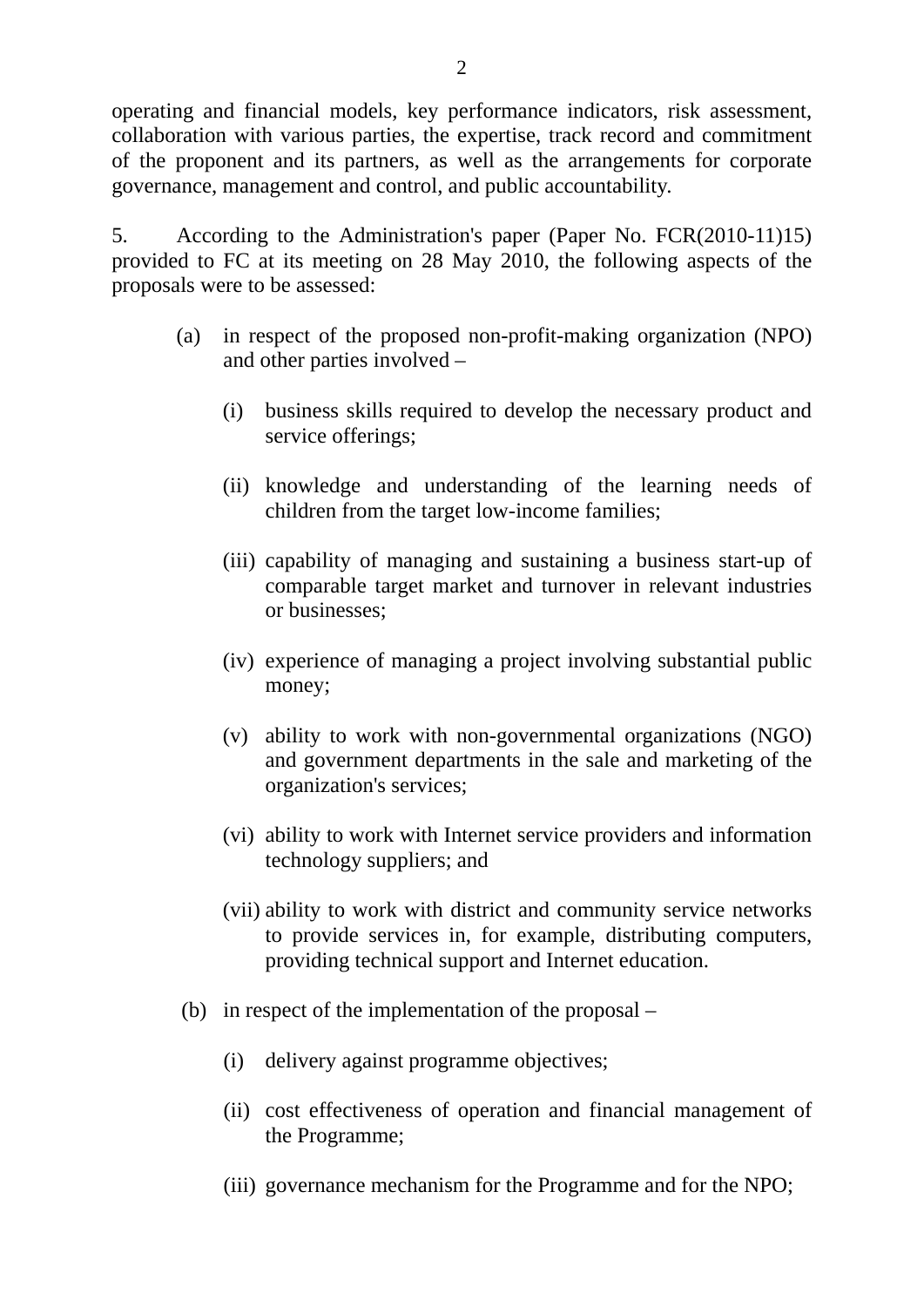- (iv) effectiveness of relationship management among the parties involved in the programme; and
- (v) risk management of the programme.

6. According to the Administration's paper (LC Paper No. CB(1)1023/10-11)(01)) provided to the Panel on Information Technology and Broadcasting (ITB Panel) on 10 January 2011, upon conclusion of the RFP exercise, the Administration informed the proponents on 22 October 2010 that it would invite the Hong Kong Council of Social Service (HKCSS) and the eInclusion Foundation Limited (eInclusion) to explore the possibility of collaboration in jointly establishing a NPO to implement the programme. In early January 2011, the Administration proposed an alternative collaboration arrangement by engaging HKCSS and eInclusion to implement the programme in two geographical zones having regard to the spread of low-income families, with each of them taking up responsibility for one of the zones and OGCIO providing central coordination on matters such as territory-wide promotion, students' eligibility, monitoring and reporting, and other mutual concerns. According to the Administration, this arrangement would enable both organizations to leverage their network and management experience to bring benefits to low-income families. The Government would review the implementation arrangements in two years. Both HKCSS and eInclusion had accepted this dual implementer approach.

#### **Previous discussions**

7. Members in general supported the implementation of the ILSP as it could provide convenient and suitable Internet learning opportunities to needy students.

#### Finance Committee

8. When discussing the proposal of creating a new commitment of \$280 million for providing subsidies for Internet access charges for needy families, and a new commitment of \$220 million for the implementation of a five-year programme to help needy students and parents gain access to the Internet for learning on 28 May 2010, some FC members expressed concern about the selection of an NPO for the ILSP. These members considered that the Administration should exercise caution in selecting a suitable organization, and closely monitor its performance and operation so as not to give rise to conflict of interests. These members also considered it prudent for the Administration to select a reputable organization to operate the programme. The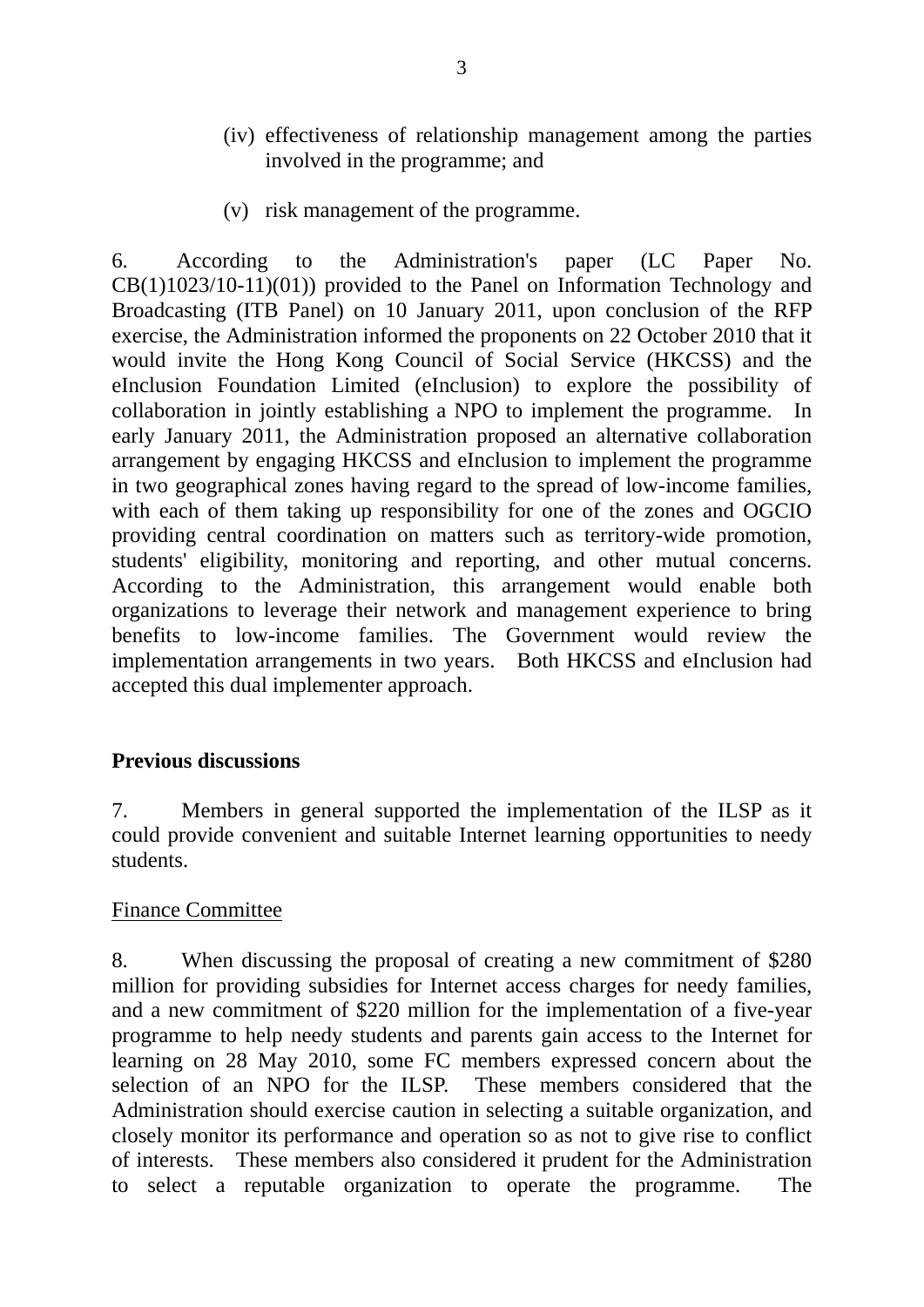Administration advised that OGCIO would adopt an open and transparent process in selecting its non-governmental partner for undertaking the programme.

9. Some FC members raised concern whether any NPOs in Hong Kong had the capability of providing the required range of services under the programme. Other Members were concerned that the NPO would incur high administrative costs. The Administration advised that the NPO would operate as a business entity and its operation would be overseen by OGCIO. OGCIO and the NPO would enter into an agreement which would set out the responsibilities and obligations of the NPO, including the need for OGCIO's approval of its annual business plan and the submission of regular reports. In evaluating a business plan, OGCIO would pay particular attention to the level of the NPO's administrative cost. It was estimated that the total administrative cost for the five-year programme would not exceed \$22.5 million, which was about 2.5% of the total operating costs of the NPO covering the startup funding provided by the Government and the costs in acquiring Internet access services and facilitating the acquisition of computers.

#### Panel on Information Technology and Broadcasting

10. At the ITB Panel meeting on 14 March 2011, the Administration briefed members on the progress of the Government's digital inclusion initiatives, including the progress of the ILSP. Hon Emily LAU expressed concern about the selection process for the ILSP, in particular the apparent lack of proven track record of one of the selected Implementers, i.e. eInclusion, in providing the services concerned.

11. The Administration advised that under the ILSP, the five proposals received in the RFP exercise were assessed by the Evaluation Panel led by the former GCIO in accordance with the assessment process and criteria approved by FC in May 2010. After rigorous assessment of the proposals, two leading contenders emerged and GCIO concluded that it would be in the best interest of low-income families if the programme could be executed so as to incorporate the best elements of the two leading proposals. As such, GCIO suggested collaboration between the two leading proponents to implement the programme as a single implementer. The assessment process followed established procedures and due process. It was conducted in a fair and just manner with the objective of optimizing the benefits for the low income families. Neither the Secretary for Commerce and Economic Development (SCED) nor Under Secretary for Commerce and Economic Development was involved in the RFP exercise. The former GCIO had reported progress to Permanent Secretary for Commerce and Economic Development (Communications and Technology) and SCED.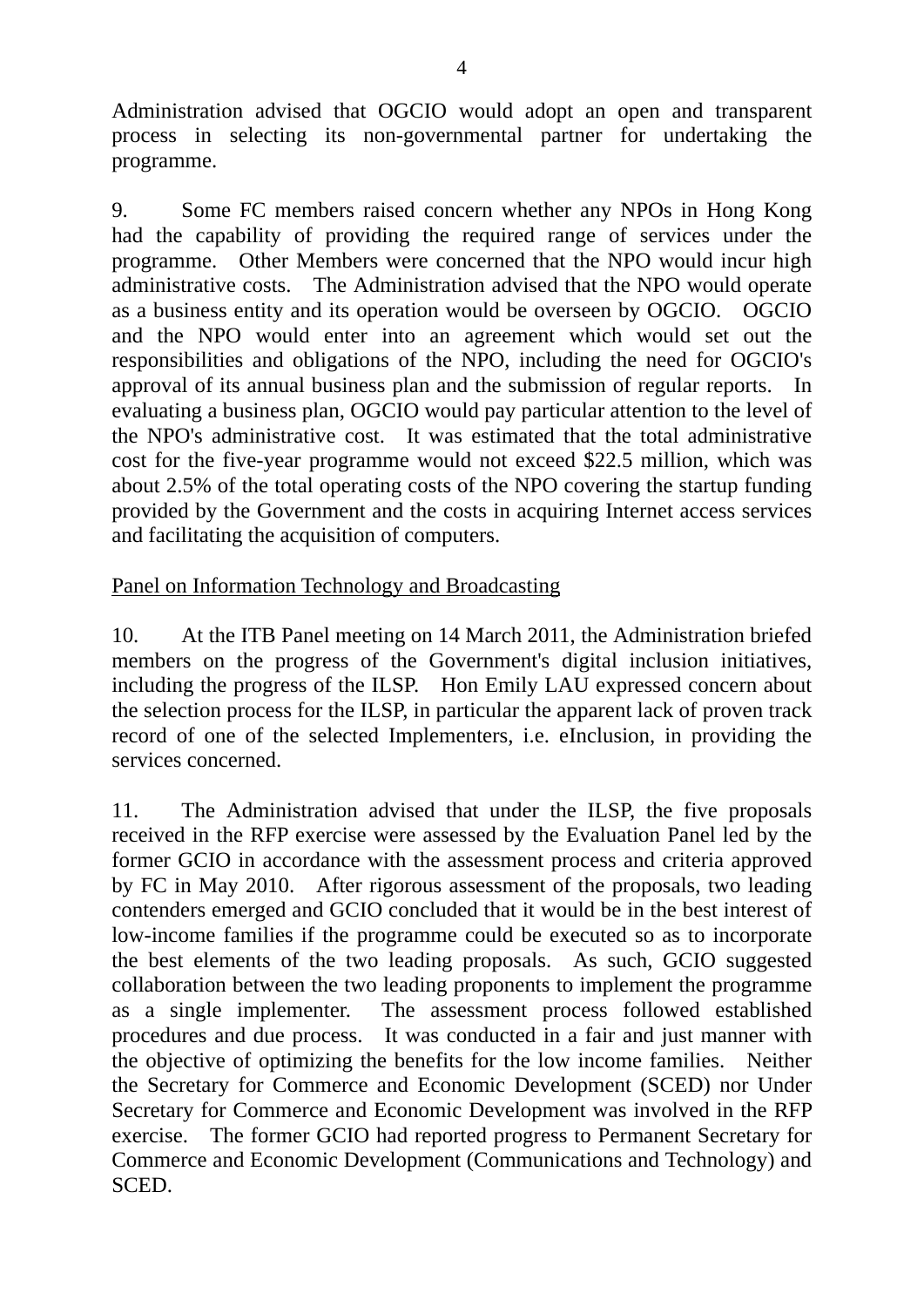12. The Administration further advised that the two leading contenders both met the qualifying criteria of the ILSP. Owing to difficulty in reaching agreement on a collaboration model to co-found an implementation agent to take forward the programme, the Government proposed and both parties agreed to take forward the ILSP as separate Implementers in two separate geographical zones. It was anticipated that the Implementers would roll out the programme before the commencement of the 2011/2012 school year as scheduled.

13. Hon Emily LAU was not convinced of the Administration's explanation and expressed concern about the sudden termination of the contract of Mr Jeremy  $Godfrey<sup>1</sup>$ , the former GCIO who was responsible for the RFP. In this connection, the Chairman suggested that detailed information on the RFP exercise, in particular the assessment process of the various proposals, as well as reasons for and the circumstances leading to the early termination of contract of the former GCIO, be disclosed to the ITB Panel to allay members' concerns.

14. The Administration advised that the proposals had been evaluated through a rigorous vetting process by the Evaluation Panel comprising representatives from the Education Bureau, the Office of the Telecommunications Authority and the OGCIO, which had adhered to the selection criteria presented to FC. The outcome of the Evaluation Panel should be respected. As regards the contract of Mr Godfrey, the Administration advised that it was resolved by mutual consent for personal reasons.

15. Dr Hon Samson TAM opined that it was important that public money for implementing the ILSP should be used properly, effectively and solely for the programme objectives. At the Panel's request, the Administration would periodically report progress on the implementation of the ILSP to the Panel.

#### **Recent developments**

16. On 29 March 2011, Hon Emily LAU, in her capacity of the FC Chairman, requested the Administration to provide information on the justifications for selecting eInclusion as one of the implementers for the ILSP. She also enquired about the rationale for engaging HKCSS and eInclusion to implement the ILSP in two geographical zones, the arrangement of which was deviated from the proposal presented to FC. The Administration subsequently provided an information paper (LC Paper No. FC65/10-11) to FC on 21 April 2011.

<sup>1</sup> <sup>1</sup> On 28 January 2011, the Government announced that Mr Jeremy Godfrey would vacate the post of GCIO and leave the Government on 12 February 2011.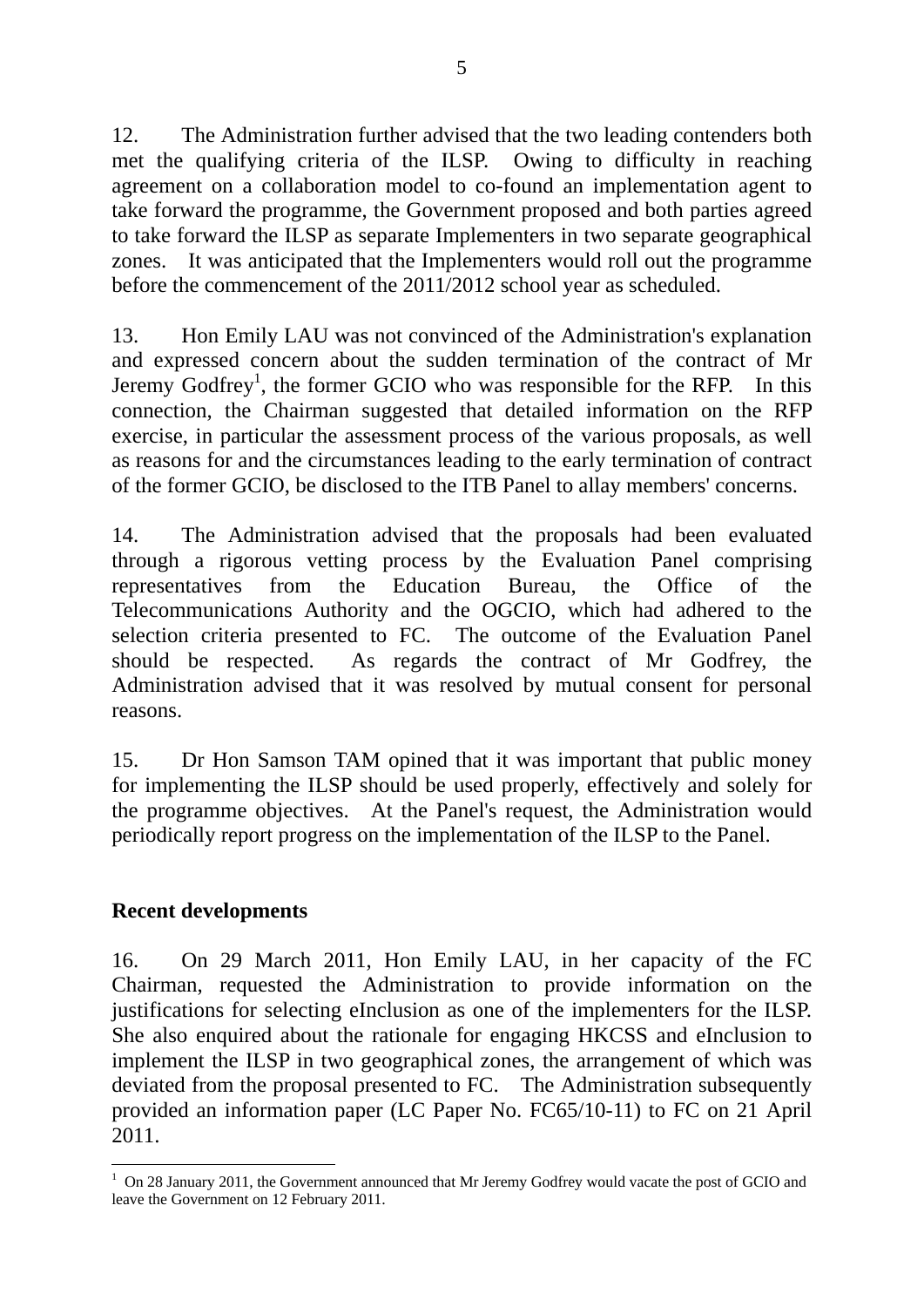17. On 18 April 2011, Mr Jeremy Godfrey, the former GCIO, wrote to the ITB Panel alleging that the remarks made by the Administration at the Panel meeting on 14 March 2011 regarding his role in the events leading to the selection of implementers for the ILSP were incomplete and misleading. The reasons for him to seek early termination of service were related to the conduct of Government business. On 8 May 2011, Mr Godfrey wrote to the Secretariat requesting the Administration to allow greater transparency on the matter.

18. At the ITB Panel meeting on 9 May 2011, some members expressed concern about the selection of the implementer for the ILSP raised in Mr Godfrey's submissions dated 18 April and 8 May 2011. The Administration advised that the circumstances leading to the selection of implementation agent for the ILSP had been reported in detail to the ITB Panel in January and March 2011, and also to FC in April 2011. The Administration stressed that the assessment process of the implementation agent followed established procedures and due process, and it was conducted in a fair manner with the objective of optimizing the benefits for the low income families. It was important to respect the collective decisions made by the established mechanism.

19. Hon Fred LI raised an oral question on the ILSP at the Council meeting on 25 May 2011. He expressed concern about the dual implementer approach in implementing the ILSP. He also urged the Administration to permit Mr Jeremy Godfrey to attend the ITB Panel meetings to speak on the matter, and to ensure that the two implementers would not misuse the personal data of members of the public obtained in the implementation of the ILSP. The Administration advised that it would be prepared to facilitate the deliberation of the ITB Panel and had informed Mr Godfrey that the Government would not object to his disclosing confidential information relating to the ILSP selection process to the Panel provided that the disclosed information or claim was factually correct and based on evidence and to the extent that the disclosure was relevant and necessary for the sake of public interest.

20. Subsequently, Mr Jeremy Godfrey provided a submission to the ITB Panel on the events leading to the selection of the implementers for the ILSP and his departure from the Government. Mr Godfrey's submissions and the Administration's letters and papers to the ITB Panel and FC on the ILSP since January 2011 are listed in the **Appendix**.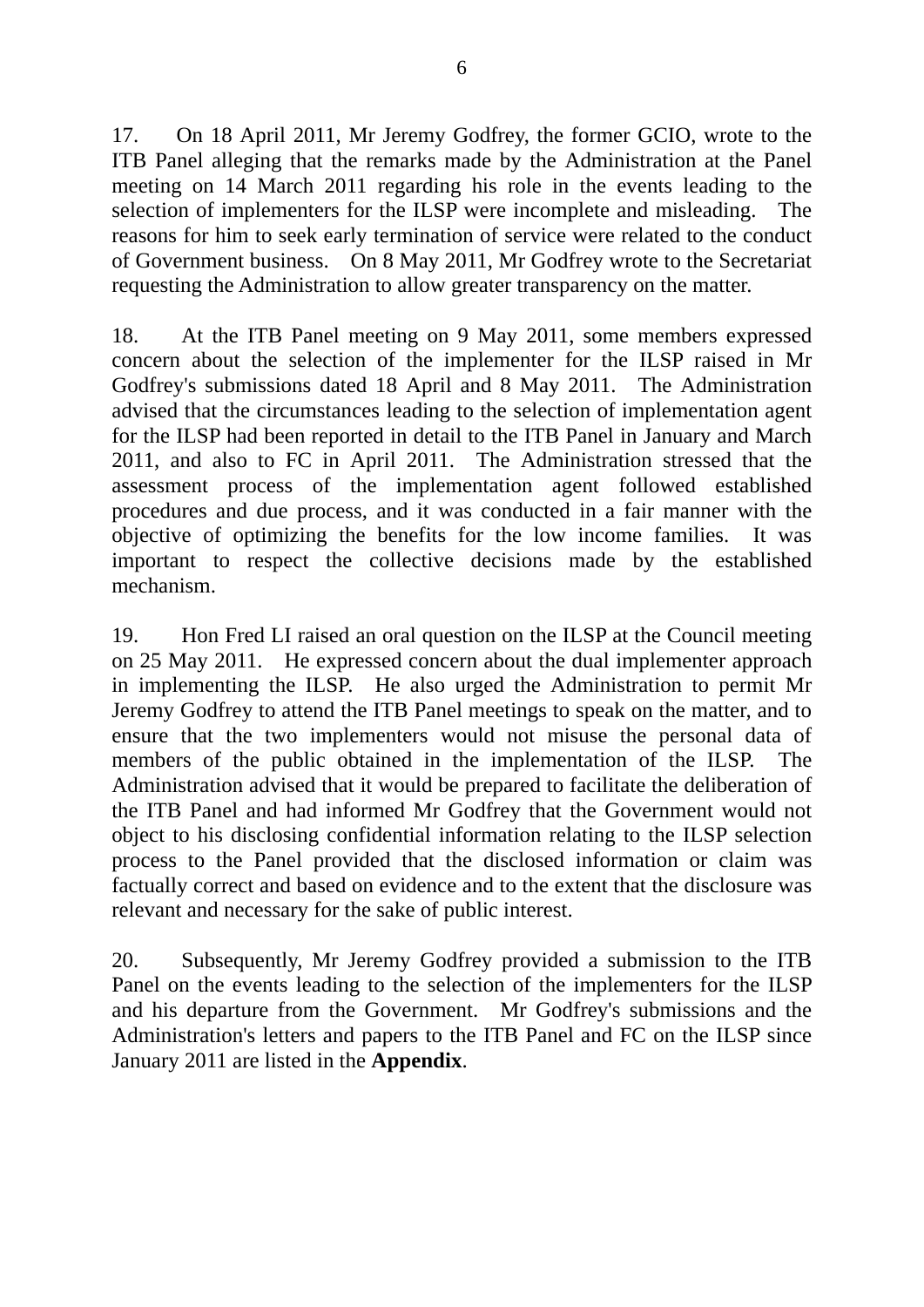#### **Latest position**

21. The ITB Panel will hold a special meeting on 7 June 2011 for Members to follow up on the selection of the Implementer for the ILSP. Mr Jeremy Godfrey and relevant government officials will be invited to the Panel meeting to brief Members on the selection and decision process for the Implementer of the ILSP, and to answer Members' questions in this respect. The two leading contenders, namely the HKCSS and eInclusion, will also be invited to answer Members' questions.

#### **Relevant papers**

22. A list of relevant papers on the subject is available on the Legislative Council website at a vertex of  $\alpha$  at  $\alpha$ http://www.legco.gov.hk/yr11-12/english/panels/itb/papers/itb\_ea.htm.

Council Business Division 1 Legislative Council Secretariat 3 June 2011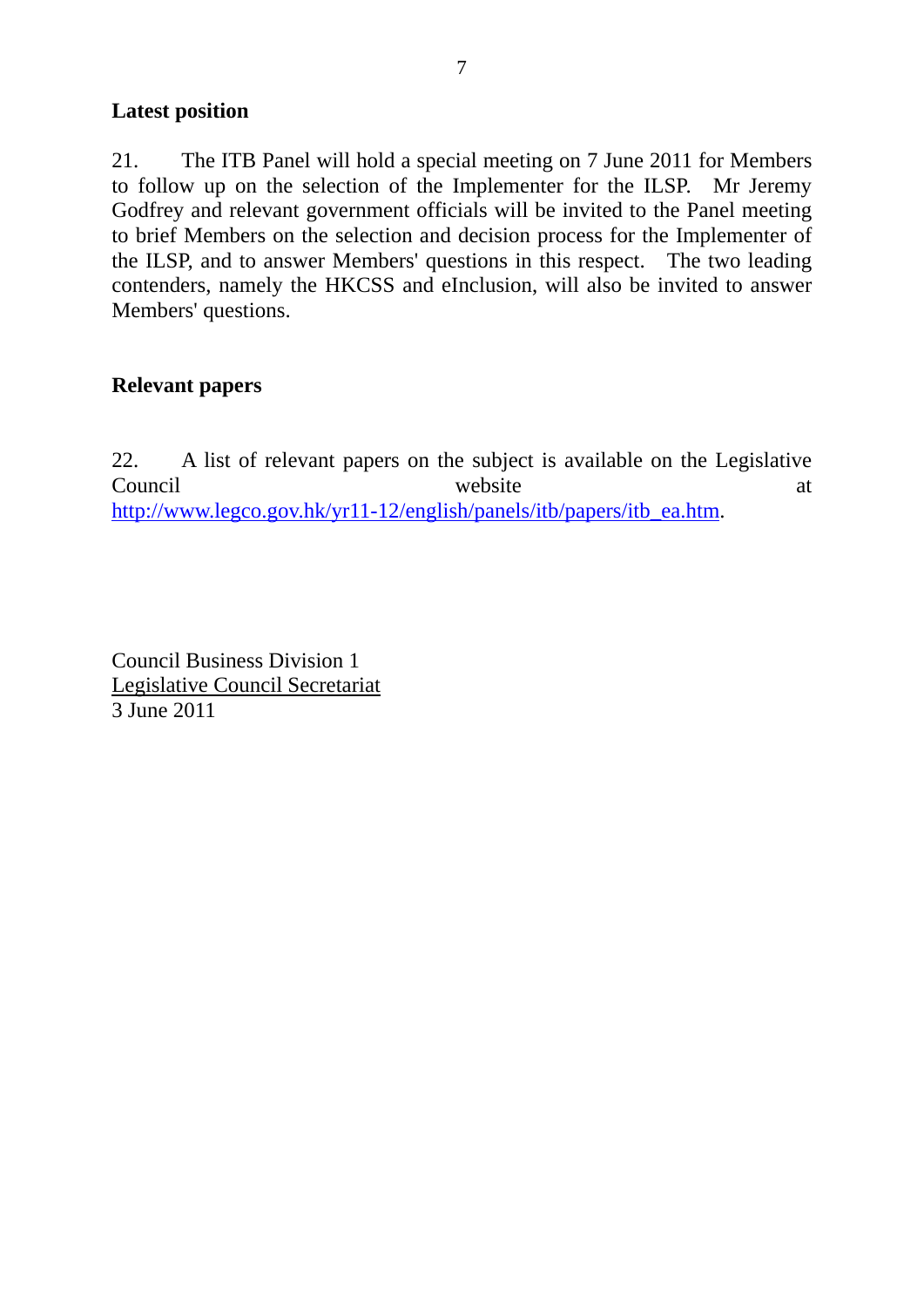# **Appendix**

# **Mr Godfrey's submissions and the Administration's letters and papers to the ITB Panel and FC on the ILSP**

(as at 31 May 2011)

| <b>Date</b>     | <b>Item</b>                                                                                                                                                                                                                                                                                                                                   |
|-----------------|-----------------------------------------------------------------------------------------------------------------------------------------------------------------------------------------------------------------------------------------------------------------------------------------------------------------------------------------------|
| 10 January 2011 | The Administration provided an information paper on the<br>ILSP to the ITB Panel (issued vide LC Paper No.<br>$CB(1)1023/10-11(01)).$                                                                                                                                                                                                         |
| 8 March 2011    | The Administration provided a discussion paper on the<br>progress of the Government's digital inclusion initiatives,<br>including the ILSP, for the ITB Panel meeting on 14 March<br>2011 (issued vide LC Paper No. CB(1)1517/10-11(05)).                                                                                                     |
| 18 April 2011   | Mr Jeremy Godfrey, the former GCIO, wrote to the ITB Panel<br>on the ILSP (issued vide LC Paper No. $CB(1)2118/10-11(01)$ )<br>on 6 May 2011).                                                                                                                                                                                                |
| 19 April 2011   | The Administration provided supplementary information on<br>the ILSP to FC (issued vide LC Paper No. FC 65/10-11 on 21<br>April 2011).                                                                                                                                                                                                        |
| 8 May 2011      | Mr Jeremy Godfrey wrote to the Secretariat expressing views<br>on the ILSP selection process (tabled at the ITB Panel<br>meeting on 9 May 2011 and issued on 11 May 2011 vide LC<br>Paper No. $CB(1)2148/10-11(01)$ .                                                                                                                         |
| 10 May 2011     | Mr Jeremy Godfrey wrote to the ITB Panel Chairman<br>requesting for the Administration's permission for him to<br>speak at a Panel meeting regarding the ILSP selection<br>(Mr Godfrey's submission and the Chairman's reply<br>process.<br>dated 11 May 2011 were issued vide LC Paper No.<br>$CB(1)2163/10-11(01) \& (02)$ on 12 May 2011.) |
| 25 May 2011     | The Administration issued a response to the ITB Panel and a<br>reply to Mr Jeremy Godfrey regarding his request for<br>permission to speak at a Panel meeting on the ILSP (issued<br>vide LC Paper Nos. CB(1)2295/10-11(01) & (02) on 26 May<br>2011).                                                                                        |